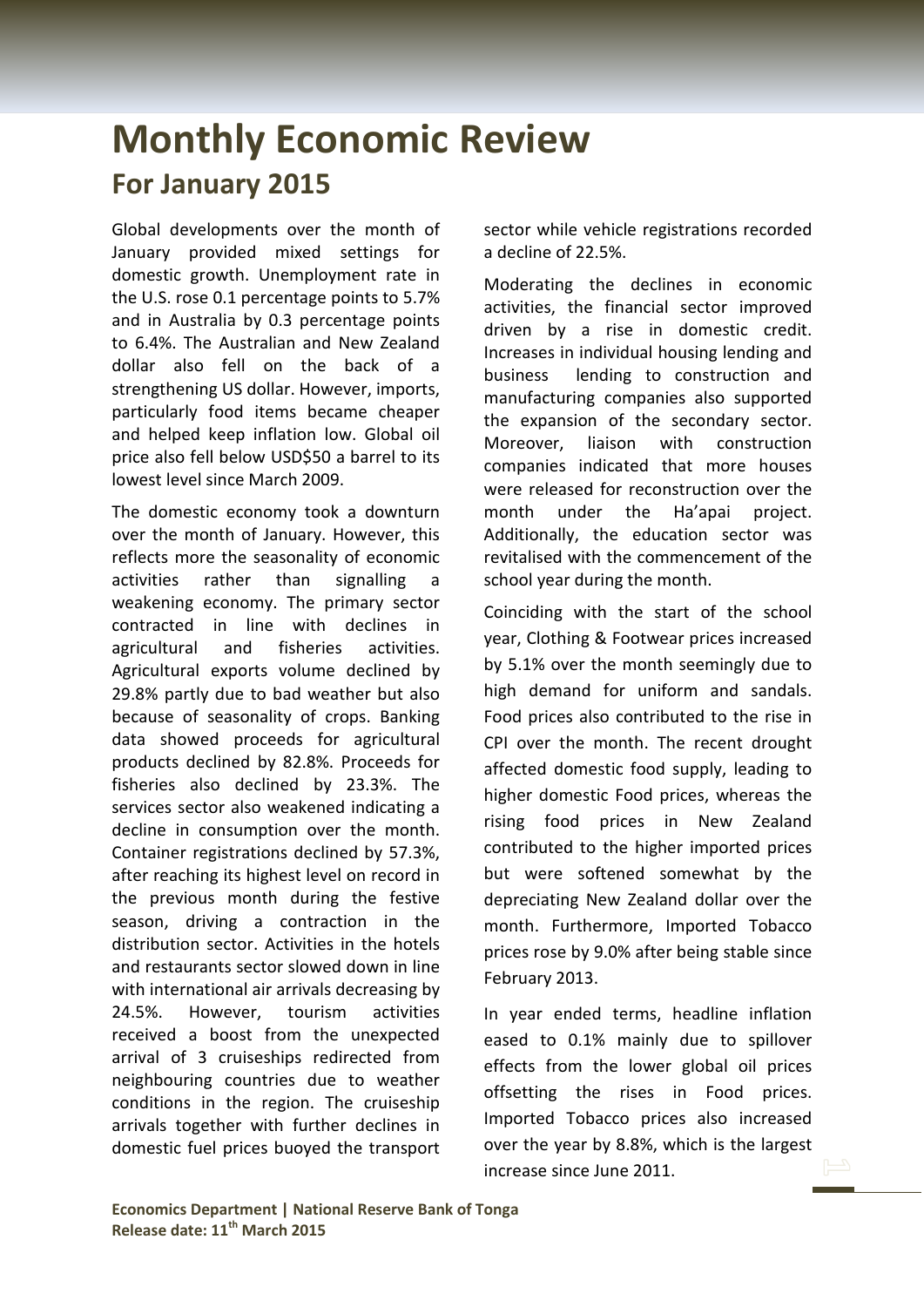Over January, both the NEER and the REER rose by 1.1% and 3.1% respectively. This largely reflects the general appreciation of the Tongan pa'anga against the currencies of its major trading partners. In year ended terms, however, the NEER rose slightly, whilst the REER fell by 1.6%.

The balance of the official overseas exchange transactions was a \$6.4 million deficit in January compared with a surplus of \$25.8 million in December. The turnaround resulted from higher net outflows in the current account. Import payments rose by 45.3%, with more payments made for the import of oil and wholesale/retail goods. Export receipts fell by 73.6%, after peaking at \$2.6million last month mostly due to the decline of agricultural proceeds. Travel receipts and remittances fell by 35.8% and 33.1% respectively, with the end of the Christmas season having contributed to the decline. Foreign reserves at the end of January fell by 2.2% to T\$287.2 million, sufficient to cover 9.9 months of imports.

The decline in foreign reserves more than offset a rise in domestic credit which led to Broad Money falling by 1.7% or T\$6.5 million to T\$380.8m. The decline in currency in circulation and total domestic demand deposits support the fall in broad money.

Banking system liquidity rose by 1.7% (T\$2.7 million) to T\$156.4 million over the month. In year ended terms, banking system liquidity also rose by 13.2%.

Bank lending rose over the month mainly due to an increase in lending to public enterprises and household lending. Lending from the managed funds facilitated by Tonga Development Bank recorded more than 20 new approved

loans totaled to more than \$0.9 million. The new loans were largely under the Education sector in preparation for the new school year. Total outstanding balance as at January 2015 reached more than \$2.0 million. In year ended terms, domestic credit grew by 7.7%. Total lending including loans extended by non-banks increased only by 5.2%, reflecting the wind down of Government on-lending.

Weighted average interest rate spread narrowed further over the month to 6.33% due to a fall in weighted lending rates while weighted deposit rates increased slightly. A rise in lower interest rates lending particularly the 7.2% increase in loans to public enterprises contributed to the lower weighted lending rates, while increases in the volume of long term deposits and savings resulted in the increase in weighted average deposit rates.

Net credit to government improved by about \$3 million to -\$57 million mainly due to lower government deposits. This is also much higher compared to January of last year. However, official overseas exchange transactions recorded a surplus of around \$0.8 million over the month.

In summary, the NRBT expects the domestic economy to rebound in the near term. Inflation is within acceptable levels as global oil prices continue to fall. Foreign reserves are anticipated to remain comfortably above the NRBT's minimum range of 3-4 months of imports. Credit growth is still on the rise and bank liquidity is at its highest level. Given these developments, the existing monetary policy setting is therefore considered appropriate. The NRBT will continue to closely monitor the country's economic developments and financial conditions to adjust the monetary policy stance for macroeconomic stability and economic growth.